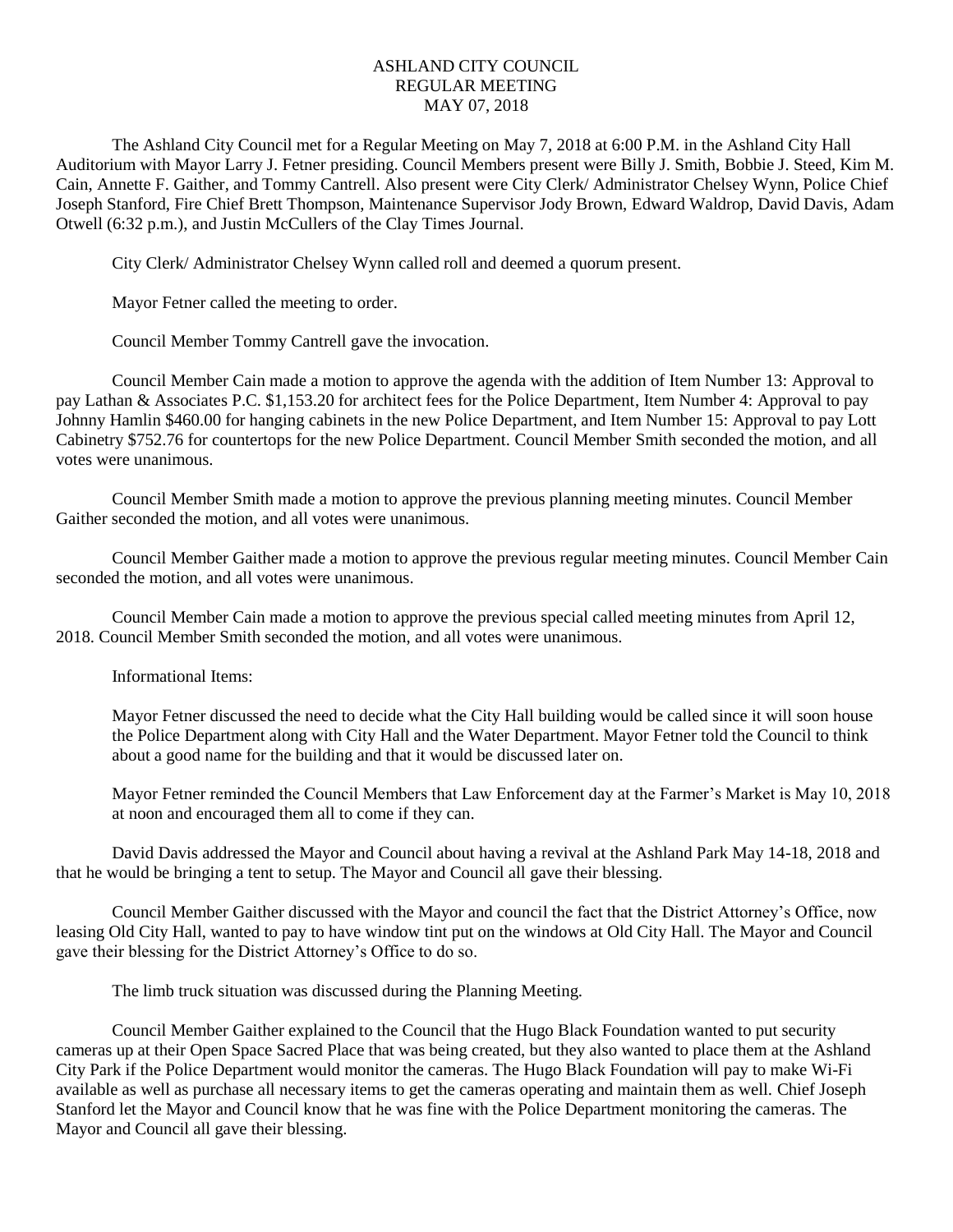Committee Reports:

Council Member Smith did not report.

Council Member Steed did not report.

Council Member Cain reported that new floors at the Library were complete and looked wonderful, events happening at the library, a rural workplace meeting that she had been invited to, and the 1<sup>st</sup> Annual Clay County Yellow-Meated Watermelon Festival on August 18, 2018.

Council Member Gaither did not report.

Council Member Cantrell reported that as far as he knew the youth sports program was going well.

Police Chief Stanford reported on agenda items including grant funds secured for Item # 9, and an arrest that was made at the Cinco De Mayo event on the Square.

Fire Chief Thompson gave an update on the Rescue Truck - that they had picked it up the week before, and it is now in service. Chief Thompson also stated that he is working on getting some information together for Attorney Johnson regarding the situation.

Maintenance Supervisor Brown updated the Council on recent, and upcoming work to be completed by the Maintenance Department. Maintenance Supervisor Brown also reported that there was a water issue at Ashland Elementary and that the water bill for this month would be high due to this issue and May Day.

City Clerk/ Administrator Chelsey Wynn reported on Item # 8.

New Business:

Council Member Gaither made a motion approving the city to pay the bills received since the last regular meeting in the amount of \$23,251.10. Council Member Cantrell seconded the motion, and all votes were unanimous.

Council Member Cain made a motion approving Chief Joseph Stanford to attend 2018 Chiefs Summer Conference on July 30, 2018- August 02, 2018, pay registration fees of \$200.00, and reimburse travel expenses. Council Member Smith seconded the motion, and all votes were unanimous.

Council Member Cantrell made a motion approving the city to pay East Alabama Planning & Development Commission \$306.00 for quarterly membership dues Council Member Cain seconded the motion, and all votes were unanimous.

Council Member Gaither made a motion approving the city to remove steps located near teller window (back of New City Hall). Council Member Cain seconded the motion, and all votes were unanimous.

Council Member Cain made a motion approving the city to pay S.S. Nesbitt \$375.00 for quarterly consulting fees. Council Member Cantrell seconded the motion, and all votes were unanimous.

Council Member Gaither made a motion approving the city to pay S.S. Nesbitt \$2000.00 for Right of Way Bond Permit Policy. Council Member Cantrell seconded the motion, and all votes were unanimous.

Council Member Gaither made a motion approving to pay Central Alabama Canine Training Center \$1000.00 for training for Officer Boyd and Officer Otwell. Council Member Cain seconded the motion, and all votes were unanimous.